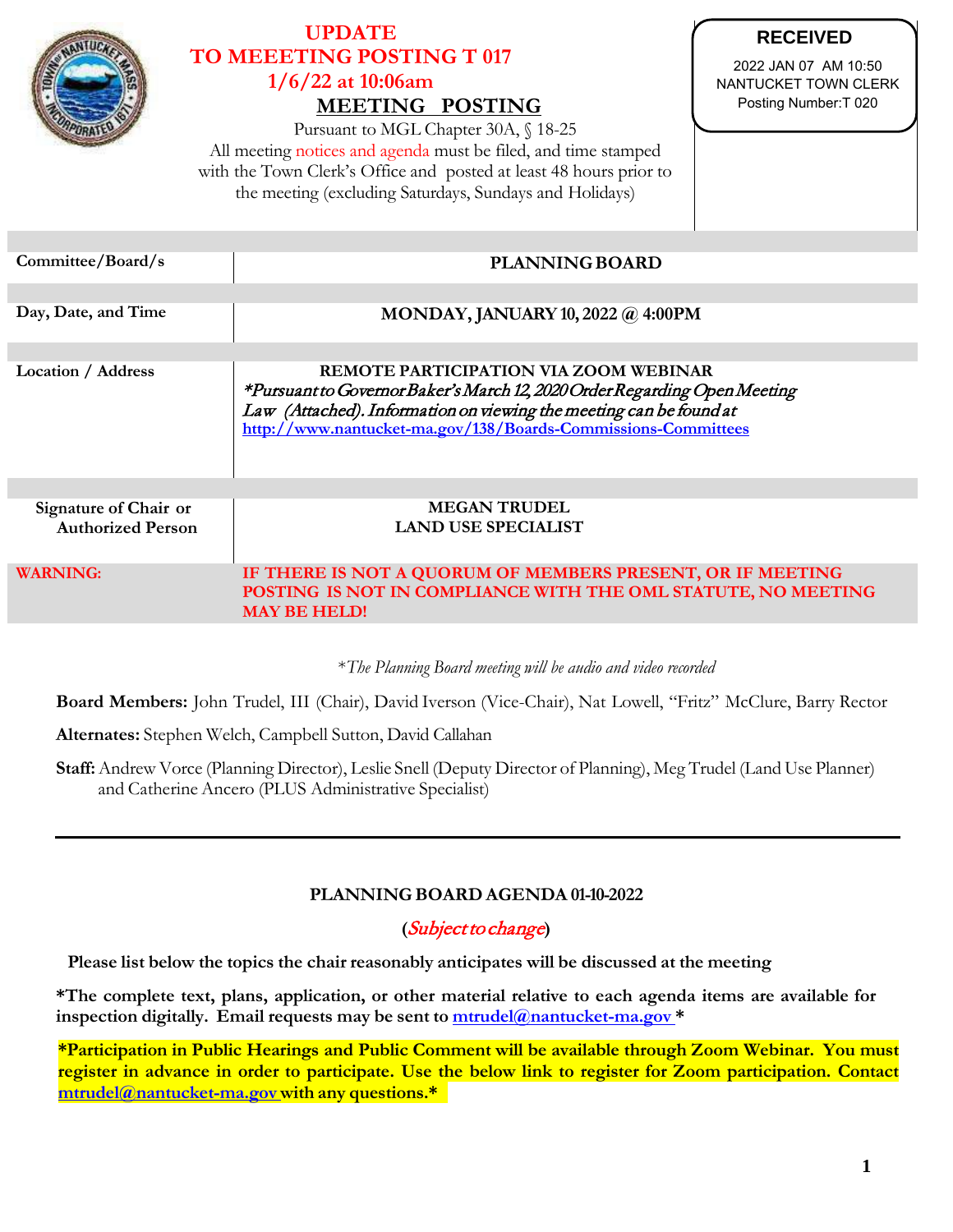**Webinar Registration Link:** [https://us06web.zoom.us/webinar/register/WN\\_HPf38w66T62b2ahU1s2hFg](https://us06web.zoom.us/webinar/register/WN_HPf38w66T62b2ahU1s2hFg)

> **To view the meeting only, see link below:** <https://youtu.be/xby2Duxzki4>

- **I. Call to order:**
- **II.Approval of the agenda:**
- **III. SecondaryDwellings:**
	- **Philip & Denese Allen, 6 Deer Run Road (Map 57, Parcel 14.5)**
	- **32 Woodbine LLC, 32 Woodbine Drive (Map 80 Parcel 188)**
- **IV. Garage Apartments:**
	- **Jeffrey B. & Patricia Haines Trust, 23 Stone Post Way (Map 73.3.2, Parcel 71-Lot 9)**
	- **Leslie Snell, 23 Woodland Drive (Map 68, Parcel 261)**
- **V. Tertiary Dwellings:**
	- **Philip & Denese Allen, 6 Deer Run Road (Map 57, Parcel 14.5)**
- **VI. ANR**
	- **Town of Nantucket, Auriga Street, Surfside**
	- **69 Cato Lane Realty Trust, 69 Cato Lane (Map 66 Parcel 15) –** SEE PUBLIC HEARING

#### **VII.Previous Plans:**

- **Bittersweet Lane Subdivision, 14 Somerset Road,** *extension request*
- **13 Waydale Road, Secondary Dwelling,** *extension request*
- **13 Waydale Road, Tertiary Dwelling,** *extension request*
- **12 Gray Avenue,** *Performance Surety Request*

#### **VIII. PublicHearings (Applications):**

- **27 Fair Street, LLC, 27 & 29 Fair Street,** *action deadline 04-30-2022* CONTINUE UNTIL FEBRUARY 14, 2022
- **23 Broad Street Owner, LLC, Brotherhood of Thieves, 23 Broad Street,** *action deadline 03-31-2022* CONTINUE UNTIL FEBRUARY 14, 2022
- **Randolph P. Norris, Trustee of Norris Family Trust, 9 Bayberry Lane,** *action deadline 04-10-2022*
- **69 Cato Lane Realty Trust, 69 Cato Lane,** *action deadline 04-10-2022*
	- **ANR: 69 Cato Lane Realty Trust, 69 Cato Lane (Map 66 Parcel 15)**
- **Whalebone Realty Trust, Harvey S. Young Trustee, 12 Larrabee Lane,** *action deadline 04-10-2022*
- **Ernest J. Weinhold, Jr. & Mary E. Mitchell Splaine (Modification #4), Wherowhero & South Shore Road,** *action deadline 04-28-2022*
- **Bonita Bar, LLC, A Massachusetts Limited Liability Company, 1, 2 & 4 Chin's Way,** *action deadline 04-10-2022*
- **Clarke Brothers Realty LLC, 20 Tomahawk Road,** *action deadline 04-10-2022*
- **NIR Retail, LLC (Amendment #1), 137 Old South Road,** *action deadline 04-10-2022*
- **6 North Beach Street, LLC, 8 North Beach Street, LLC & 4 Dolphin Court, LLC – "The Brant", 6 & 8 North Beach Street & 4 Dolphin Court,** *action deadline 03-13-2022*
- **IX. Public Hearings (Citizen Warrant Articles)**